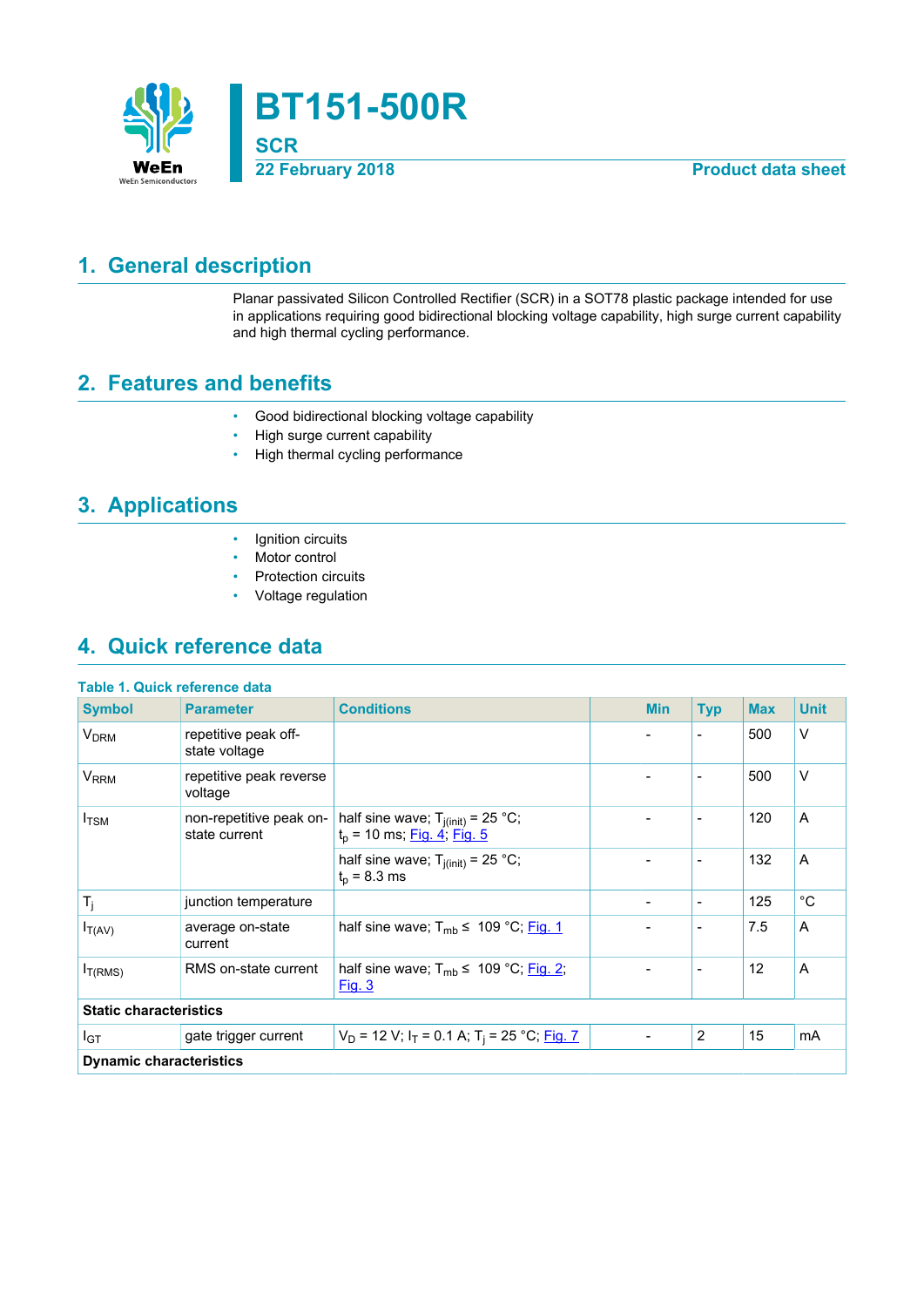| <b>Symbol</b> | <b>Parameter</b>                     | <b>Conditions</b>                                                                                                                          | <b>Min</b> | <b>Tvp</b> | <b>Max</b> | <b>Unit</b> |
|---------------|--------------------------------------|--------------------------------------------------------------------------------------------------------------------------------------------|------------|------------|------------|-------------|
| $dV_D/dt$     | rate of rise of off-state<br>voltage | $V_{DM}$ = 335 V; T <sub>i</sub> = 125 °C; R <sub>GK</sub> = 100 Ω;  <br>( $V_{DM}$ = 67% of $V_{DRM}$ ); exponential<br>waveform; Fig. 12 | 200        | 1000       | -          | $V/\mu s$   |

# <span id="page-1-0"></span>**5. Pinning information**

|                | <b>Table 2. Pinning information</b> |                                      |                                |                       |
|----------------|-------------------------------------|--------------------------------------|--------------------------------|-----------------------|
| Pin            | <b>Symbol</b>                       | <b>Description</b>                   | <b>Simplified outline</b>      | <b>Graphic symbol</b> |
|                | K                                   | cathode                              | mb                             | $A + A K$             |
| $\overline{2}$ | Α                                   | anode                                |                                | G<br>sym037           |
| 3              | G                                   | gate                                 |                                |                       |
| mb             | A                                   | mounting base; connected to<br>anode | 2 3<br><b>TO-220AB (SOT78)</b> |                       |

# <span id="page-1-1"></span>**6. Ordering information**

| <b>Table 3. Ordering information</b> |                 |                                                                                     |                |  |  |  |
|--------------------------------------|-----------------|-------------------------------------------------------------------------------------|----------------|--|--|--|
| <b>Type number</b>                   | <b>Package</b>  |                                                                                     |                |  |  |  |
|                                      | <b>Name</b>     | <b>Description</b>                                                                  | <b>Version</b> |  |  |  |
| BT151-500R                           | <b>TO-220AB</b> | plastic single-ended package; heatsink mounted; 1 mounting<br>hole: 3-lead TO-220AB | SOT78          |  |  |  |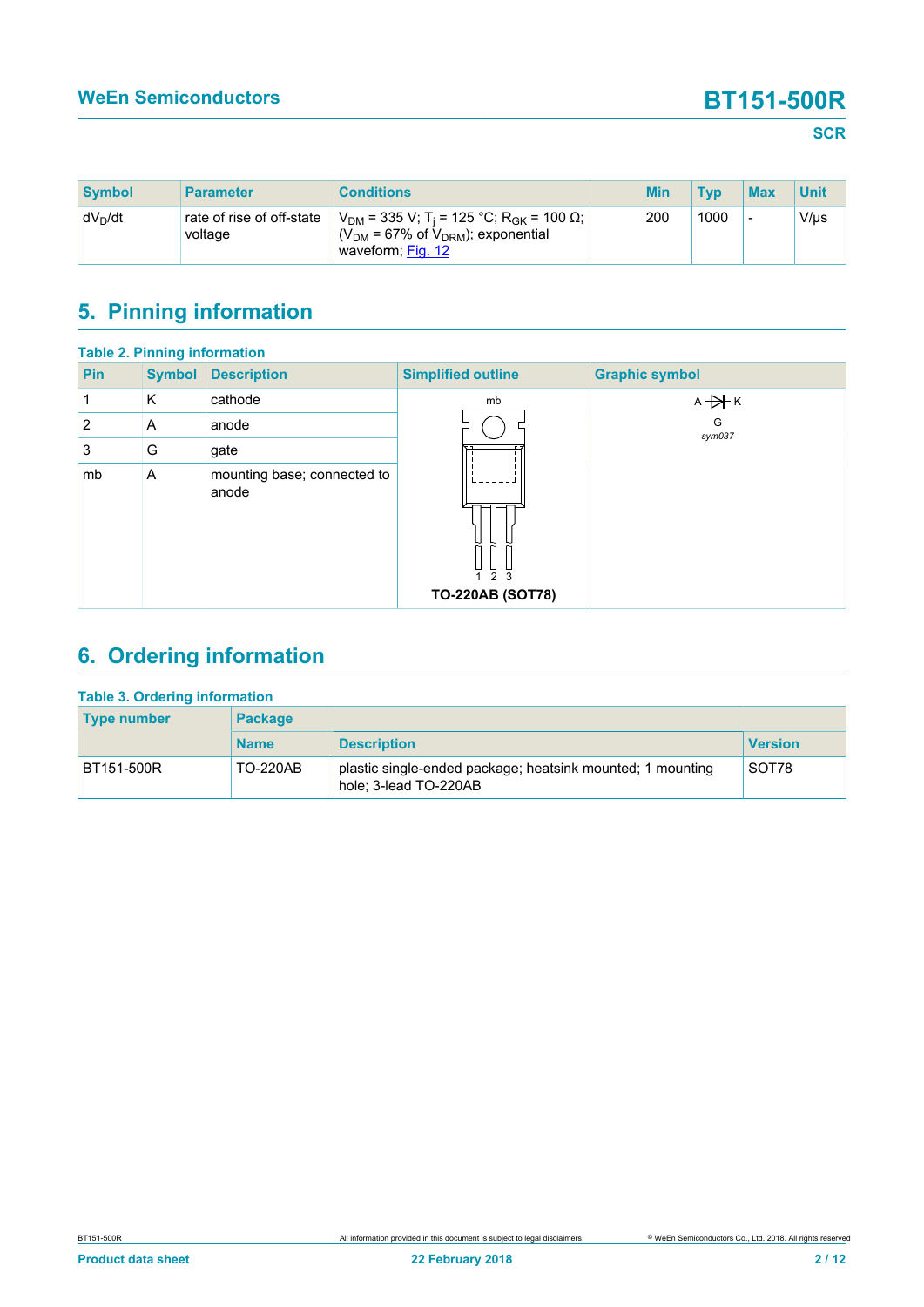# <span id="page-2-1"></span>**7. Limiting values**

### **Table 4. Limiting values**

*In accordance with the Absolute Maximum Rating System (IEC 60134).*

| <b>Symbol</b>          | <b>Parameter</b>                         | <b>Conditions</b>                                                       | <b>Min</b>               | <b>Max</b> | <b>Unit</b> |
|------------------------|------------------------------------------|-------------------------------------------------------------------------|--------------------------|------------|-------------|
| <b>V<sub>DRM</sub></b> | repetitive peak off-state<br>voltage     |                                                                         |                          | 500        | V           |
| <b>V<sub>RRM</sub></b> | repetitive peak reverse<br>voltage       |                                                                         | $\blacksquare$           | 500        | V           |
| $I_{T(AV)}$            | average on-state current                 | half sine wave; $T_{mb} \leq 109 \degree C$ ; Fig. 1                    | $\overline{\phantom{a}}$ | 7.5        | A           |
| I <sub>T(RMS)</sub>    | RMS on-state current                     | half sine wave; $T_{mb} \leq 109 \degree C$ ; Fig. 2;<br>Fig. 3         |                          | 12         | A           |
| $I_{\text{TSM}}$       | non-repetitive peak on-<br>state current | half sine wave; $T_{j(int)} = 25 °C$ ; $t_p = 10$ ms;<br>Fig. 4; Fig. 5 |                          | 120        | A           |
|                        |                                          | half sine wave; $T_{j(int)} = 25 °C$ ; $t_p = 8.3$ ms                   | $\overline{\phantom{a}}$ | 132        | Α           |
| $l^2t$                 | $I2t$ for fusing                         | $t_p$ = 10 ms; SIN                                                      |                          | 72         | $A^2s$      |
| $dl_T/dt$              | rate of rise of on-state<br>current      | $I_G = 30 \text{ mA}$                                                   |                          | 50         | $A/\mu s$   |
| l <sub>GM</sub>        | peak gate current                        |                                                                         | $\blacksquare$           | 2          | A           |
| V <sub>RGM</sub>       | peak reverse gate<br>voltage             |                                                                         |                          | 5          | V           |
| $P_{GM}$               | peak gate power                          |                                                                         |                          | 5          | W           |
| $P_{G(AV)}$            | average gate power                       | over any 20 ms period                                                   |                          | 0.5        | W           |
| $T_{\text{stg}}$       | storage temperature                      |                                                                         | $-40$                    | 150        | $^{\circ}C$ |
| $T_j$                  | junction temperature                     |                                                                         |                          | 125        | $^{\circ}C$ |

<span id="page-2-0"></span>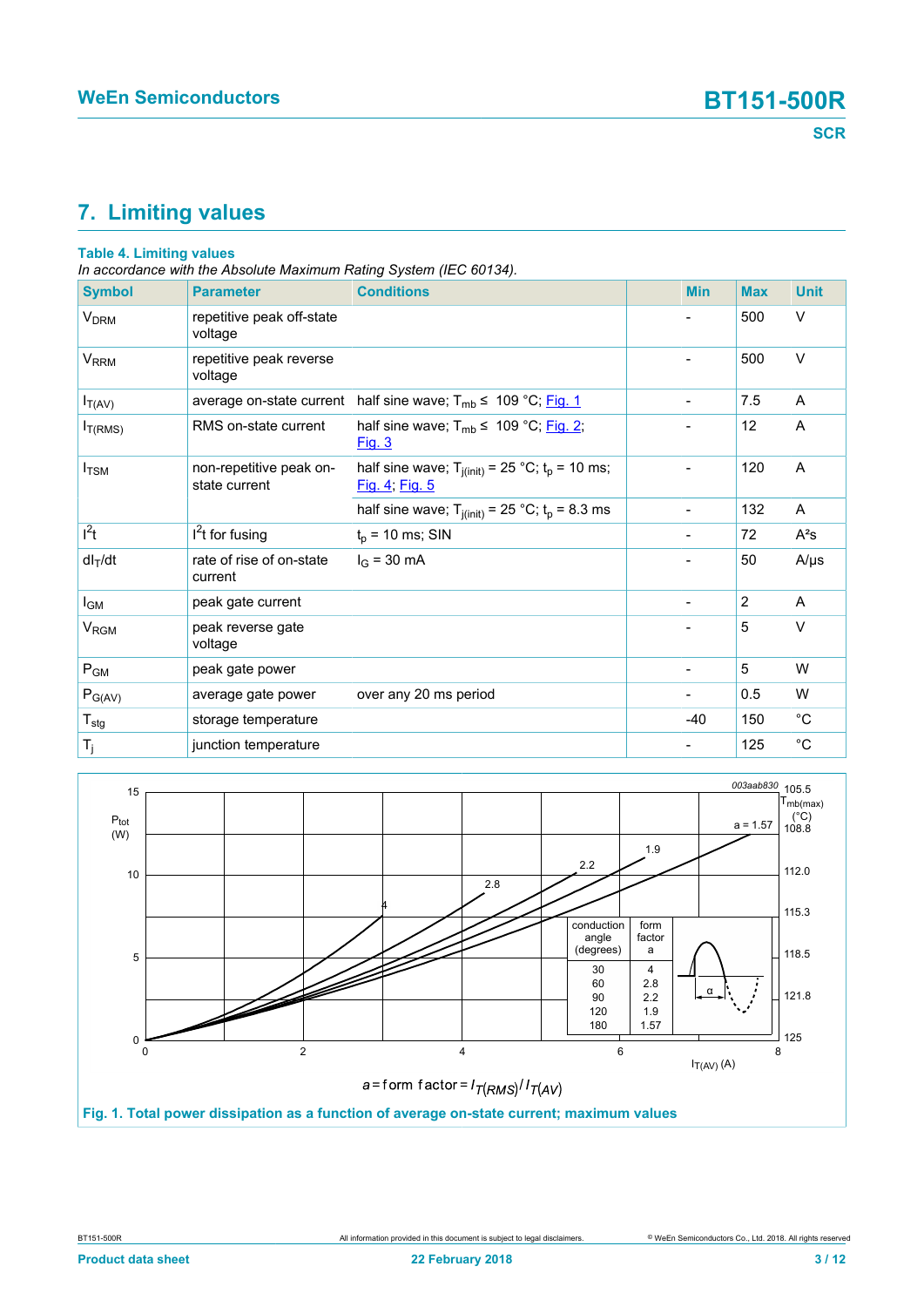### **WeEn Semiconductors BT151-500R**

**SCR**

<span id="page-3-1"></span>

<span id="page-3-2"></span>





<span id="page-3-0"></span>

**Fig. 4. Non-repetitive peak on-state current as a function of pulse width for sinusoidal currents; maximum values**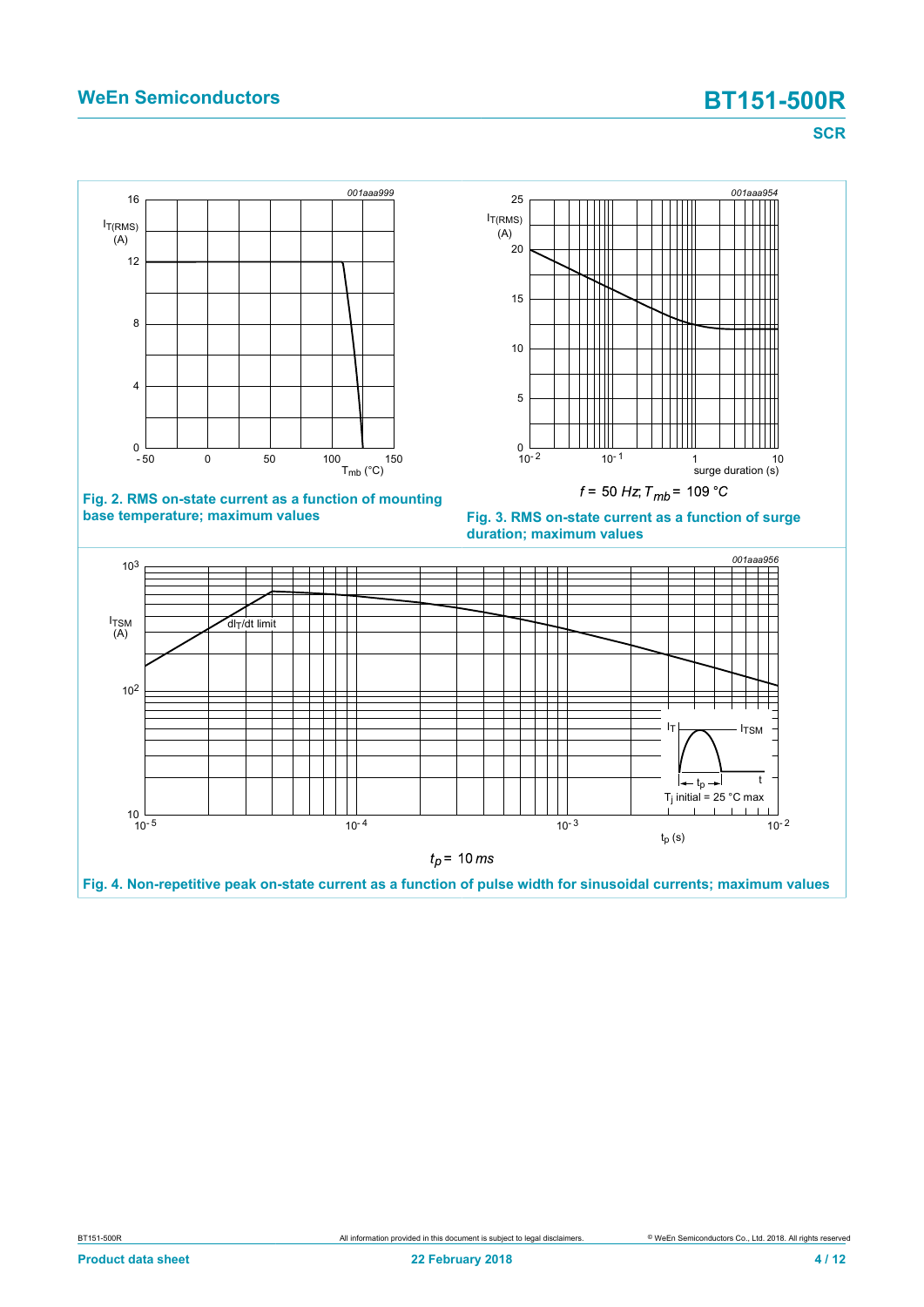# **WeEn Semiconductors BT151-500R**

**SCR**

<span id="page-4-0"></span>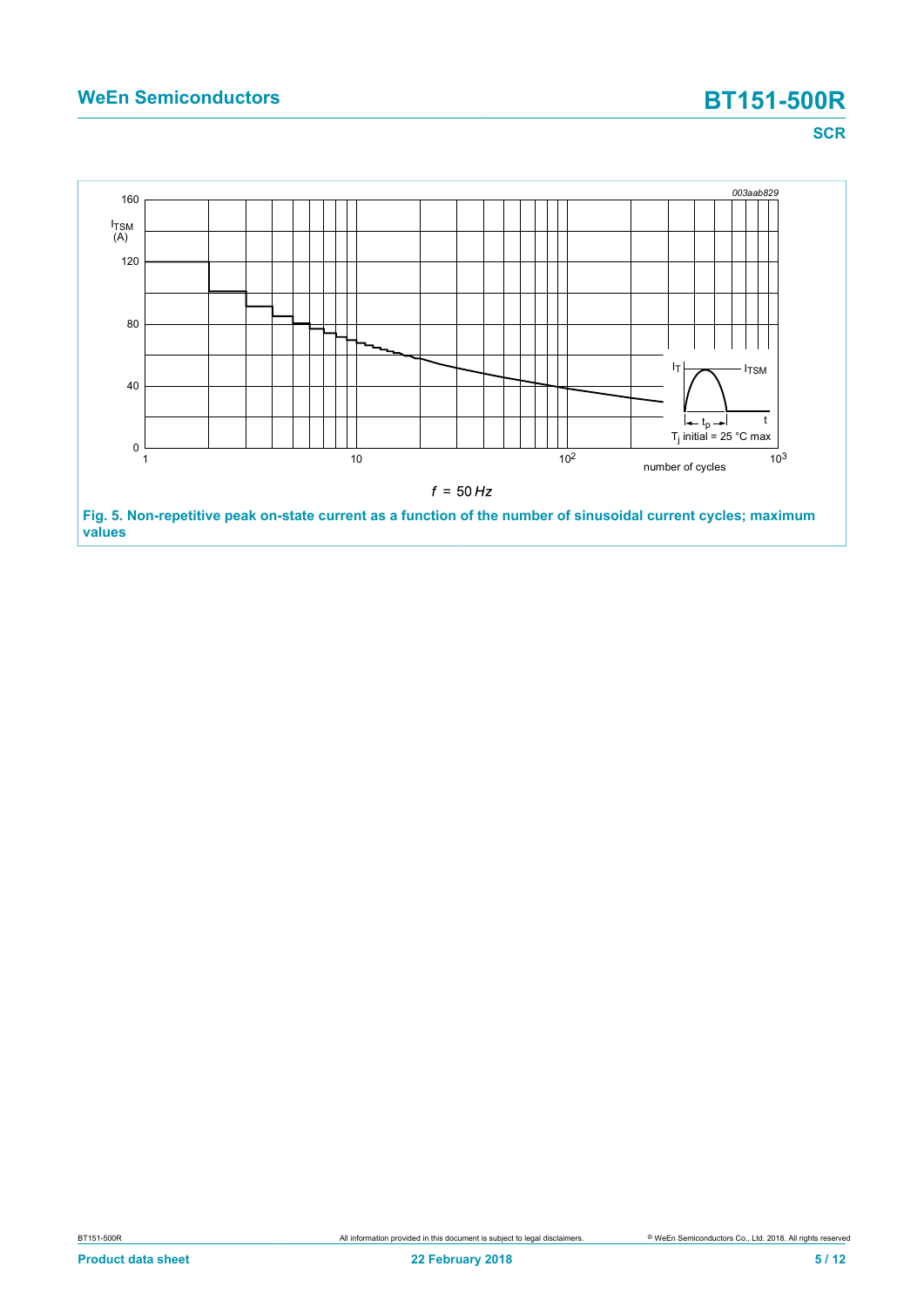### <span id="page-5-1"></span>**8. Thermal characteristics**

| <b>Table 5. Thermal characteristics</b> |                                                            |                   |  |            |                          |            |             |
|-----------------------------------------|------------------------------------------------------------|-------------------|--|------------|--------------------------|------------|-------------|
| <b>Symbol</b>                           | <b>Parameter</b>                                           | <b>Conditions</b> |  | <b>Min</b> | <b>Typ</b>               | <b>Max</b> | <b>Unit</b> |
| $R_{th(i-mb)}$                          | thermal resistance<br>from junction to<br>mounting base    | Fig. 6            |  |            | $\overline{\phantom{0}}$ | 1.3        | K/W         |
| $R_{th(j-a)}$                           | thermal resistance<br>from junction to<br>ambient free air | in free air       |  |            | 60                       | -          | K/W         |

<span id="page-5-0"></span>

**Fig. 6. Transient thermal impedance from junction to mounting base as a function of pulse width**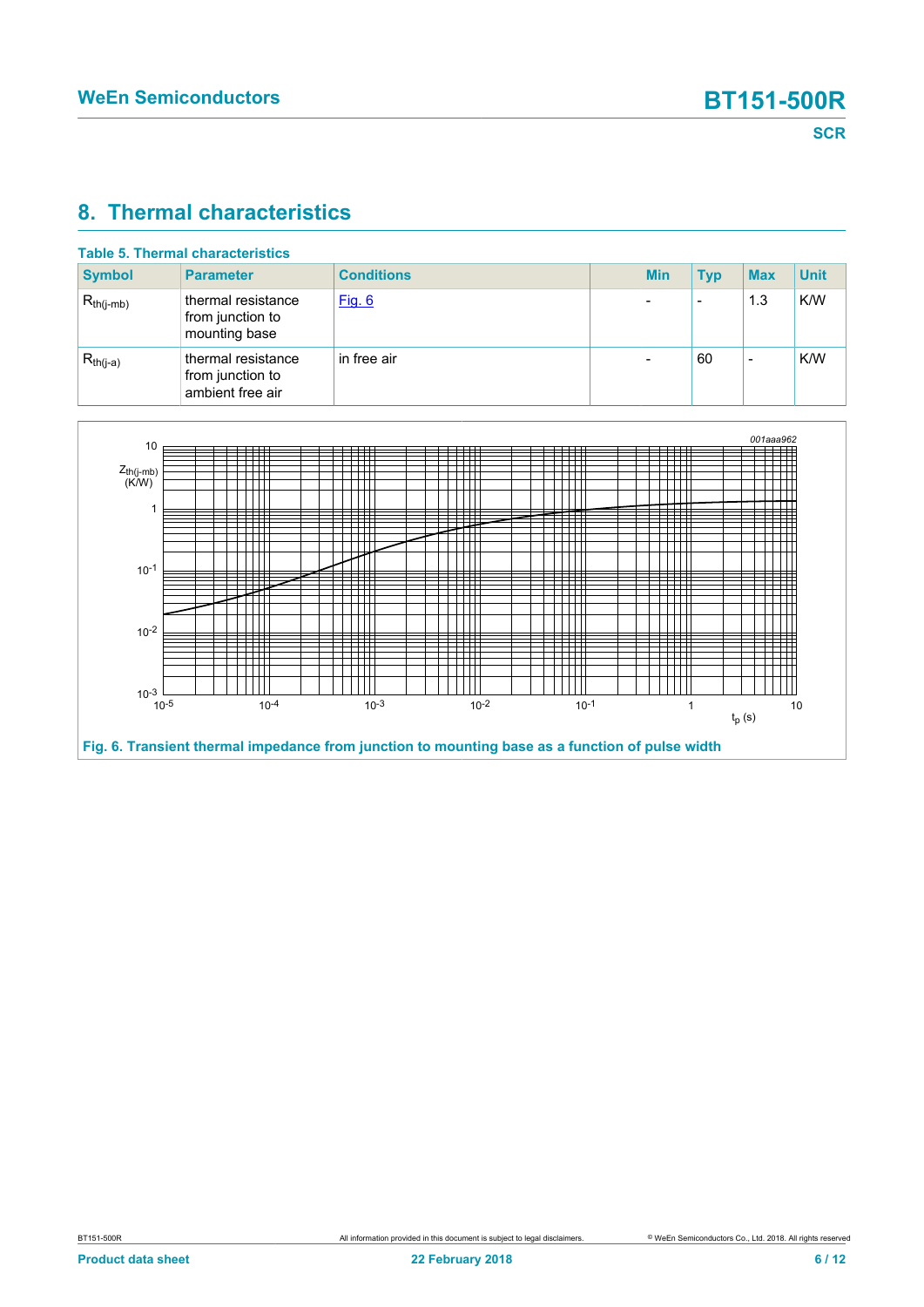## <span id="page-6-2"></span>**9. Characteristics**

| <b>Table 6. Characteristics</b> |                                      |                                                                                                                                                                                                                                                    |  |                          |                |                          |             |
|---------------------------------|--------------------------------------|----------------------------------------------------------------------------------------------------------------------------------------------------------------------------------------------------------------------------------------------------|--|--------------------------|----------------|--------------------------|-------------|
| <b>Symbol</b>                   | <b>Parameter</b>                     | <b>Conditions</b>                                                                                                                                                                                                                                  |  | <b>Min</b>               | <b>Typ</b>     | <b>Max</b>               | <b>Unit</b> |
| <b>Static characteristics</b>   |                                      |                                                                                                                                                                                                                                                    |  |                          |                |                          |             |
| $I_{GT}$                        | gate trigger current                 | $V_D$ = 12 V; $I_T$ = 0.1 A; T <sub>j</sub> = 25 °C; Fig. 7                                                                                                                                                                                        |  | $\overline{a}$           | $\overline{2}$ | 15                       | mA          |
| I <sub>L</sub>                  | latching current                     | $V_D$ = 12 V; $I_G$ = 0.1 A; T <sub>i</sub> = 25 °C; Fig. 8                                                                                                                                                                                        |  |                          | 10             | 40                       | mA          |
| Iн                              | holding current                      | $V_D$ = 12 V; T <sub>i</sub> = 25 °C; Fig. 9                                                                                                                                                                                                       |  | $\overline{a}$           | $\overline{7}$ | 20                       | mA          |
| $V_T$                           | on-state voltage                     | $I_T$ = 23 A; T <sub>i</sub> = 25 °C; Fig. 10                                                                                                                                                                                                      |  |                          | 1.4            | 1.75                     | $\vee$      |
| V <sub>GT</sub>                 | gate trigger voltage                 | $V_D$ = 12 V; $I_T$ = 0.1 A; T <sub>i</sub> = 25 °C;<br><b>Fig. 11</b>                                                                                                                                                                             |  |                          | 0.6            | 1.5                      | $\vee$      |
|                                 |                                      | $V_D$ = 500 V; $I_T$ = 0.1 A; T <sub>i</sub> = 125 °C;<br><b>Fig. 11</b>                                                                                                                                                                           |  | 0.25                     | 0.4            | $\overline{a}$           | $\vee$      |
| I <sub>D</sub>                  | off-state current                    | $V_D$ = 500 V; T <sub>i</sub> = 125 °C                                                                                                                                                                                                             |  | $\overline{a}$           | 0.1            | 0.5                      | mA          |
| $I_R$                           | reverse current                      | $V_R$ = 500 V; T <sub>i</sub> = 125 °C                                                                                                                                                                                                             |  | $\overline{a}$           | 0.1            | 0.5                      | mA          |
| <b>Dynamic characteristics</b>  |                                      |                                                                                                                                                                                                                                                    |  |                          |                |                          |             |
| $dV_D/dt$                       | rate of rise of off-state<br>voltage | $V_{DM}$ = 335 V; T <sub>i</sub> = 125 °C; R <sub>GK</sub> = 100 Ω;<br>( $V_{DM}$ = 67% of $V_{DRM}$ ); exponential<br>waveform; Fig. 12                                                                                                           |  | 200                      | 1000           | $\overline{\phantom{0}}$ | $V/\mu s$   |
|                                 |                                      | $V_{DM}$ = 335 V; T <sub>i</sub> = 125 °C; (V <sub>DM</sub> = 67%<br>of V <sub>DRM</sub> ); exponential waveform; gate<br>open circuit; Fig. 12                                                                                                    |  | 50                       | 130            |                          | $V/\mu s$   |
| $t_{gt}$                        | gate-controlled turn-on<br>time      | $I_{TM}$ = 40 A; $V_D$ = 500 V; $I_G$ = 0.1 A; dl <sub>G</sub> /<br>dt = 5 A/µs; T <sub>i</sub> = 25 °C                                                                                                                                            |  | $\overline{a}$           | $\overline{2}$ |                          | μs          |
| $t_{q}$                         | commutated turn-off<br>time          | $V_{DM}$ = 335 V; T <sub>i</sub> = 125 °C; I <sub>TM</sub> = 20 A;<br>$V_R$ = 25 V; (dl <sub>T</sub> /dt) <sub>M</sub> = 30 A/µs; dV <sub>D</sub> /<br>dt = 50 V/μs; R <sub>GK(ext)</sub> = 100 Ω; (V <sub>DM</sub> =<br>67% of V <sub>DRM</sub> ) |  | $\overline{\phantom{a}}$ | 70             | $\overline{\phantom{0}}$ | μs          |

<span id="page-6-0"></span>

**Fig. 7. Normalized gate trigger current as a function of junction temperature**

<span id="page-6-1"></span>

**Fig. 8. Normalized latching current as a function of junction temperature**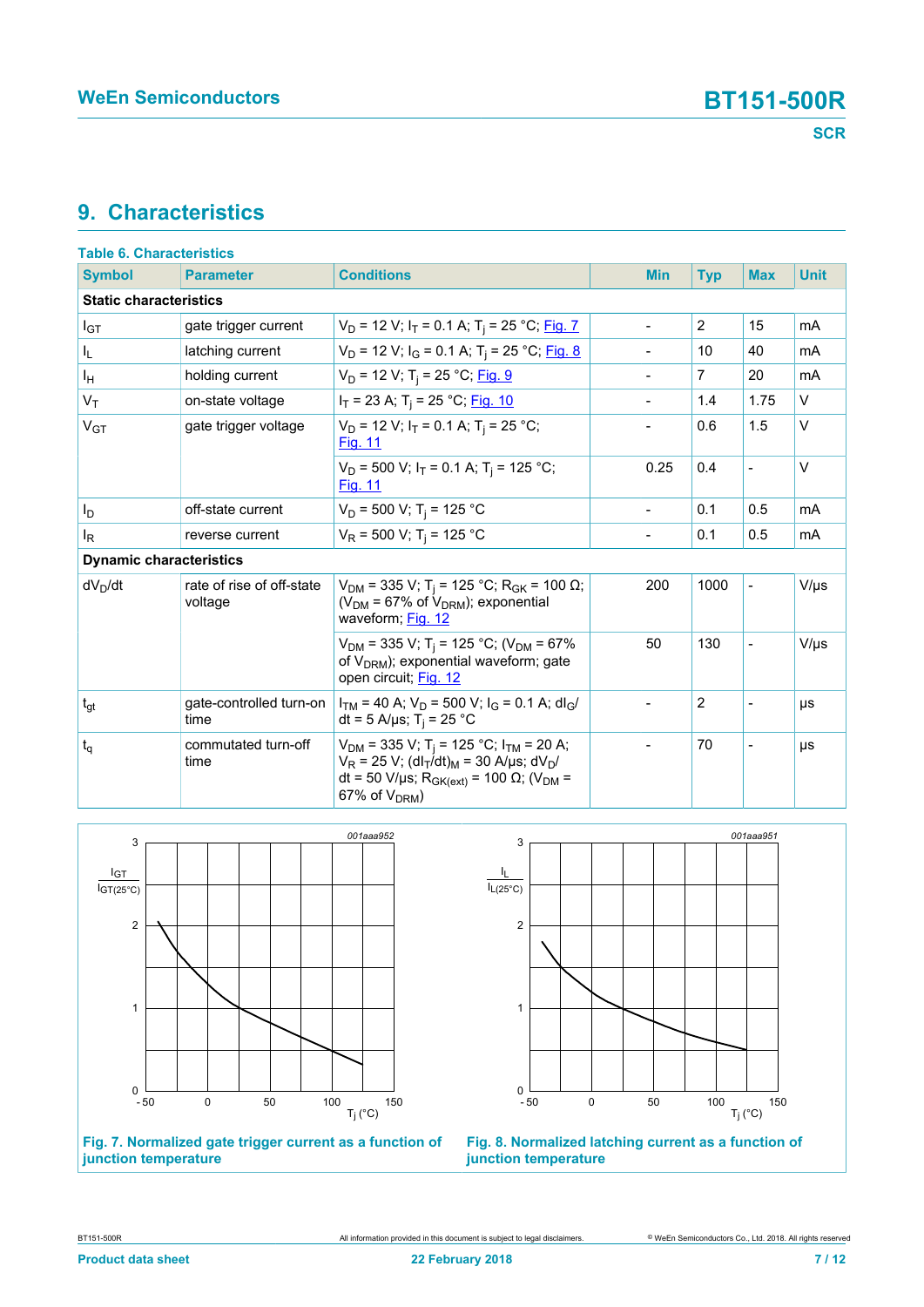### **WeEn Semiconductors BT151-500R**

<span id="page-7-2"></span><span id="page-7-0"></span>**SCR**

<span id="page-7-3"></span><span id="page-7-1"></span>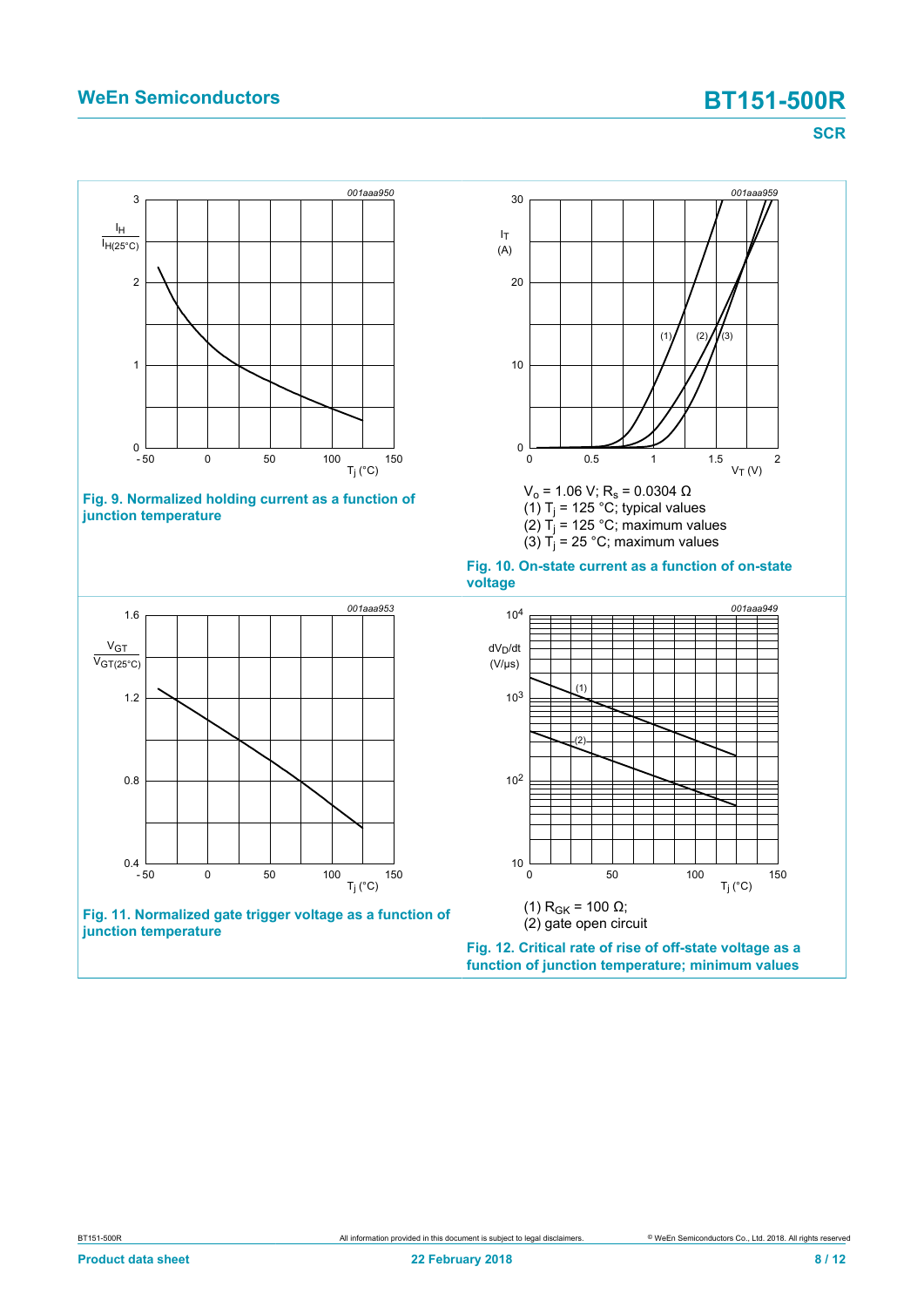## <span id="page-8-0"></span>**10. Package outline**

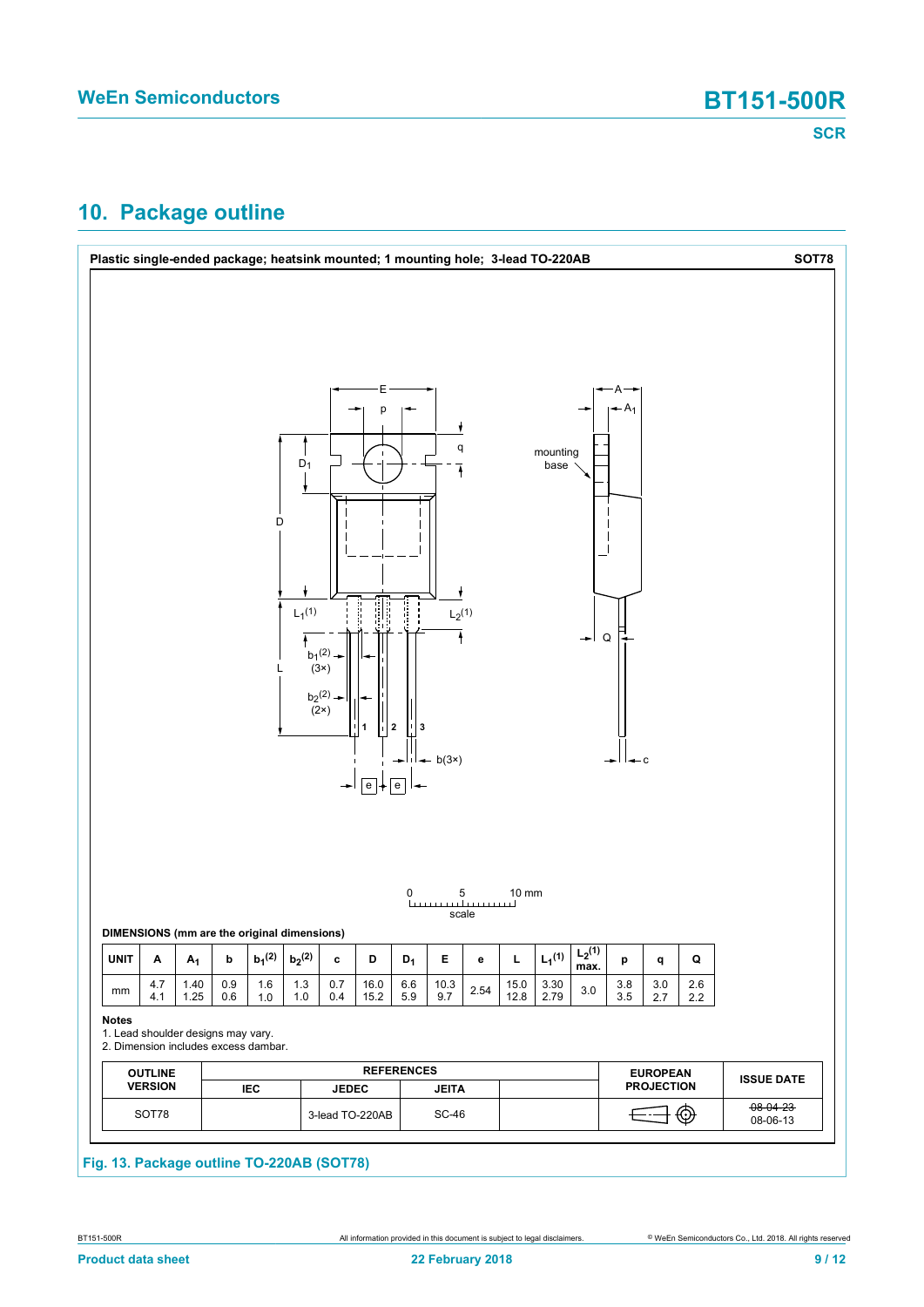## <span id="page-9-1"></span><span id="page-9-0"></span>**11. Legal information**

#### **Data sheet status**

| <b>Document</b><br>status [1][2]     | <b>Product</b><br>status [3] | <b>Definition</b>                                                                           |
|--------------------------------------|------------------------------|---------------------------------------------------------------------------------------------|
| Objective<br>[short] data<br>sheet   | Development                  | This document contains data from<br>the objective specification for product<br>development. |
| Preliminary<br>[short] data<br>sheet | Qualification                | This document contains data from the<br>preliminary specification.                          |
| Product<br>[short] data<br>sheet     | Production                   | This document contains the product<br>specification.                                        |

[1] Please consult the most recently issued document before initiating or completing a design.

- The term 'short data sheet' is explained in section "Definitions".
- The product status of device(s) described in this document may have changed since this document was published and may differ in case of multiple devices. The latest product status information is available on the Internet at URL http://www.ween-semi.com.

#### **Definitions**

**Draft** — The document is a draft version only. The content is still under internal review and subject to formal approval, which may result in modifications or additions. WeEn Semiconductors does not give any representations or warranties as to the accuracy or completeness of information included herein and shall have no liability for the consequences of use of such information.

**Short data sheet** — A short data sheet is an extract from a full data sheet with the same product type number(s) and title. A short data sheet is intended for quick reference only and should not be relied upon to contain detailed and full information. For detailed and full information see the relevant full data sheet, which is available on request via the local WeEn Semiconductors sales office. In case of any inconsistency or conflict with the short data sheet, the full data sheet shall prevail.

**Product specification** — The information and data provided in a Product data sheet shall define the specification of the product as agreed between WeEn Semiconductors and its customer, unless WeEn Semiconductors and customer have explicitly agreed otherwise in writing. In no event however, shall an agreement be valid in which the WeEn Semiconductors product is deemed to offer functions and qualities beyond those described in the Product data sheet.

#### **Disclaimers**

**Limited warranty and liability** — Information in this document is believed to be accurate and reliable. However, WeEn Semiconductors does not give any representations or warranties, expressed or implied, as to the accuracy or completeness of such information and shall have no liability for the consequences of use of such information. WeEn Semiconductors takes no responsibility for the content in this document if provided by an information source outside of WeEn Semiconductors.

In no event shall WeEn Semiconductors be liable for any indirect, incidental, punitive, special or consequential damages (including - without limitation lost profits, lost savings, business interruption, costs related to the removal or replacement of any products or rework charges) whether or not such damages are based on tort (including negligence), warranty, breach of contract or any other legal theory.

Notwithstanding any damages that customer might incur for any reason whatsoever, WeEn Semiconductors' aggregate and cumulative liability towards customer for the products described herein shall be limited in accordance with the *Terms and conditions of commercial sale* of WeEn **Semiconductors** 

**Right to make changes** — WeEn Semiconductors reserves the right to make changes to information published in this document, including without limitation specifications and product descriptions, at any time and without notice. This document supersedes and replaces all information supplied prior to the publication hereof.

**Suitability for use** — WeEn Semiconductors products are not designed, authorized or warranted to be suitable for use in life support, life-critical or safety-critical systems or equipment, nor in applications where failure or malfunction of an WeEn Semiconductors product can reasonably be expected to result in personal injury, death or severe property or environmental damage. WeEn Semiconductors and its suppliers accept no liability for inclusion and/or use of WeEn Semiconductors products in such equipment or applications and therefore such inclusion and/or use is at the customer's own risk.

**Quick reference data** — The Quick reference data is an extract of the product data given in the Limiting values and Characteristics sections of this document, and as such is not complete, exhaustive or legally binding.

**Applications** — Applications that are described herein for any of these products are for illustrative purposes only. WeEn Semiconductors makes no representation or warranty that such applications will be suitable for the specified use without further testing or modification.

Customers are responsible for the design and operation of their applications and products using WeEn Semiconductors products, and WeEn Semiconductors accepts no liability for any assistance with applications or customer product design. It is customer's sole responsibility to determine whether the WeEn Semiconductors product is suitable and fit for the customer's applications and products planned, as well as for the planned application and use of customer's third party customer(s). Customers should provide appropriate design and operating safeguards to minimize the risks associated with their applications and products.

WeEn Semiconductors does not accept any liability related to any default, damage, costs or problem which is based on any weakness or default in the customer's applications or products, or the application or use by customer's third party customer(s). Customer is responsible for doing all necessary testing for the customer's applications and products using WeEn Semiconductors products in order to avoid a default of the applications and the products or of the application or use by customer's third party customer(s). WeEn does not accept any liability in this respect.

**Limiting values** — Stress above one or more limiting values (as defined in the Absolute Maximum Ratings System of IEC 60134) will cause permanent damage to the device. Limiting values are stress ratings only and (proper) operation of the device at these or any other conditions above those given in the Recommended operating conditions section (if present) or the Characteristics sections of this document is not warranted. Constant or repeated exposure to limiting values will permanently and irreversibly affect the quality and reliability of the device.

**No offer to sell or license** — Nothing in this document may be interpreted or construed as an offer to sell products that is open for acceptance or the grant, conveyance or implication of any license under any copyrights, patents or other industrial or intellectual property rights.

**Export control** — This document as well as the item(s) described herein may be subject to export control regulations. Export might require a prior authorization from competent authorities.

**Non-automotive qualified products** — Unless this data sheet expressly states that this specific WeEn Semiconductors product is automotive qualified, the product is not suitable for automotive use. It is neither qualified nor tested in accordance with automotive testing or application requirements. WeEn Semiconductors accepts no liability for inclusion and/or use of nonautomotive qualified products in automotive equipment or applications.

In the event that customer uses the product for design-in and use in automotive applications to automotive specifications and standards, customer (a) shall use the product without WeEn Semiconductors' warranty of the product for such automotive applications, use and specifications, and (b) whenever customer uses the product for automotive applications beyond WeEn Semiconductors' specifications such use shall be solely at customer's own risk, and (c) customer fully indemnifies WeEn Semiconductors for any liability, damages or failed product claims resulting from customer design and use of the product for automotive applications beyond WeEn Semiconductors' standard warranty and WeEn Semiconductors' product specifications.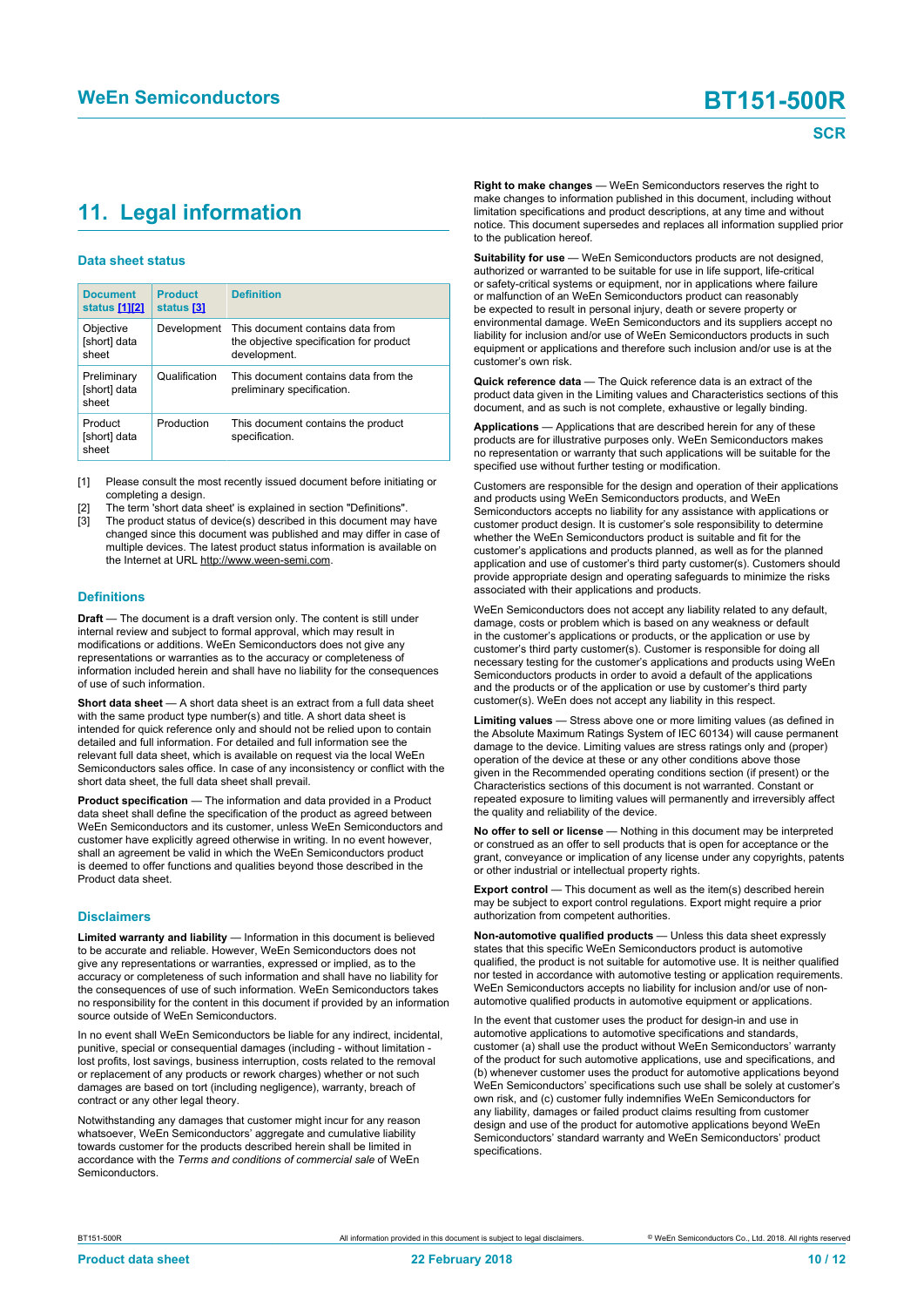**Translations** — A non-English (translated) version of a document is for reference only. The English version shall prevail in case of any discrepancy between the translated and English versions.

#### **Trademarks**

Notice: All referenced brands, product names, service names and trademarks are the property of their respective owners.